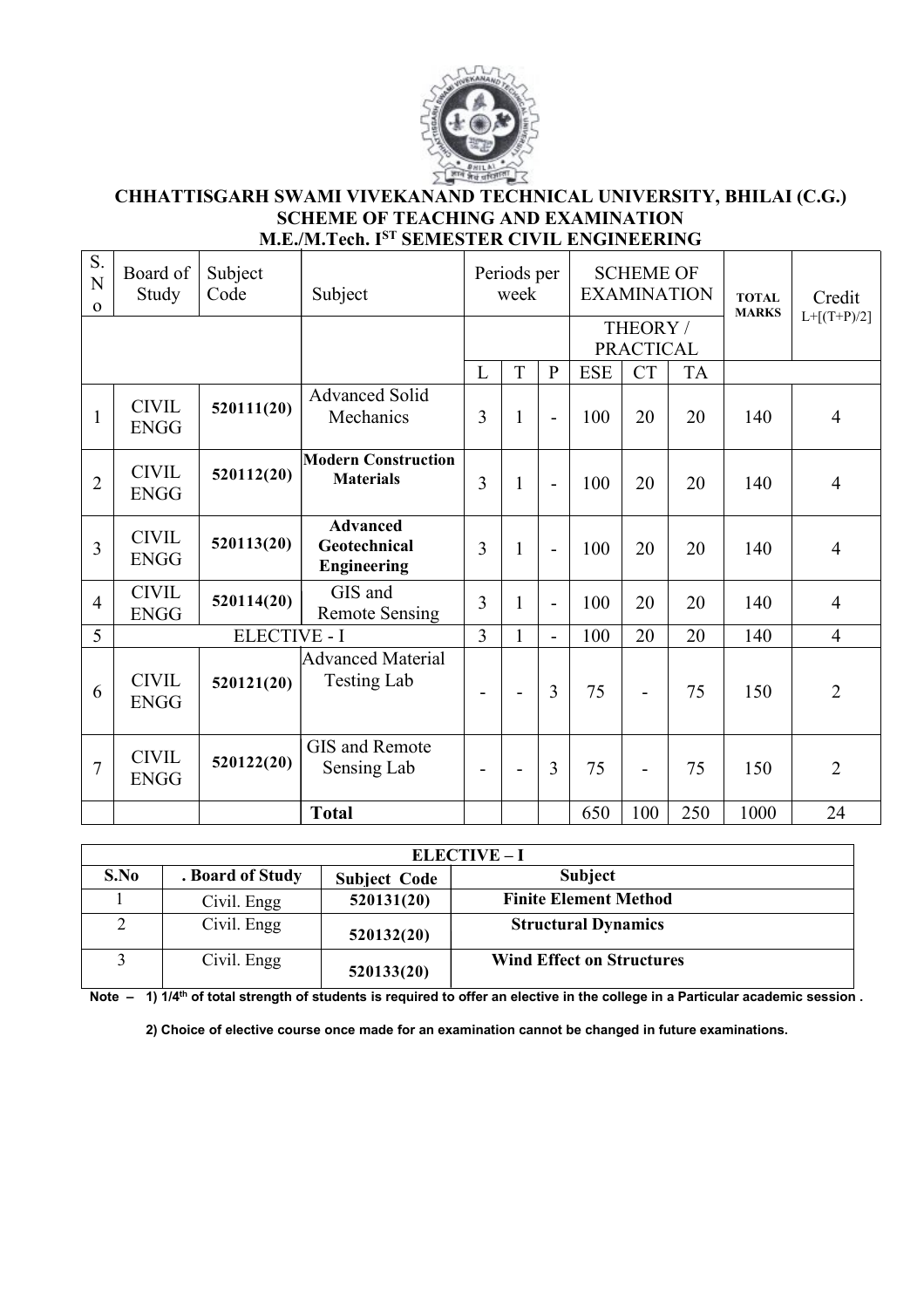

#### **CHHATTISGARH SWAMI VIVEKANAND TECHNICAL UNIVERSITY, BHILAI (C.G.) SCHEME OF TEACHING AND EXAMINATION M.E./M.Tech. IIND SEMESTER CIVIL ENGINEERING**

| S.No           | Board<br>of<br>Study        | <b>Subject</b><br>Code | <b>Subject</b>                                                 |                          | Periods<br>per week |                          |            | <b>SCHEME OF</b><br><b>EXAMINATION</b> |           | <b>TOTA</b><br>L<br><b>MARK</b> | Credit<br>$L+[ (T+P)/2]$ |
|----------------|-----------------------------|------------------------|----------------------------------------------------------------|--------------------------|---------------------|--------------------------|------------|----------------------------------------|-----------|---------------------------------|--------------------------|
|                |                             |                        |                                                                |                          |                     |                          |            | THEORY /<br><b>PRACTICAL</b>           |           | S                               |                          |
|                |                             |                        |                                                                | L                        | T                   | $\mathbf{P}$             | <b>ESE</b> | <b>CT</b>                              | <b>TA</b> |                                 |                          |
| $\mathbf{1}$   | <b>CIVIL</b><br><b>ENGG</b> | 520211(20)             | Design of<br><b>Hydraulic Structures</b>                       | 3                        |                     | $\overline{\phantom{a}}$ | 100        | 20                                     | 20        | 140                             | 4                        |
| $\overline{2}$ | <b>CIVIL</b><br><b>ENGG</b> | 520212(20)             | <b>Advanced Design of</b><br><b>RCC &amp; Steel Structures</b> | 3                        |                     | $\overline{\phantom{a}}$ | 100        | 20                                     | 20        | 140                             | $\overline{\mathcal{A}}$ |
| 3              | <b>CIVIL</b><br><b>ENGG</b> | 520213(20)             | <b>Soft Computing Techniques</b><br>in Civil Engineering       | $\overline{3}$           |                     | $\overline{\phantom{a}}$ | 100        | 20                                     | 20        | 140                             | 4                        |
| $\overline{4}$ | <b>CIVIL</b><br><b>ENGG</b> | 520214(20)             | <b>Advanced Environmental</b><br>Engineering                   | 3                        |                     | $\overline{\phantom{a}}$ | 100        | 20                                     | 20        | 140                             | 4                        |
| 5              |                             |                        | <b>ELECTIVE-II</b>                                             | 3                        |                     | ÷                        | 100        | 20                                     | 20        | 140                             | 4                        |
| 6              | <b>CIVIL</b><br><b>ENGG</b> | 520221(20)             | <b>Soft Computing Lab</b>                                      | $\overline{\phantom{0}}$ | $\blacksquare$      | 3                        | 75         | $\overline{\phantom{a}}$               | 75        | 100                             | $\overline{2}$           |
| $\overline{7}$ | <b>CIVIL</b><br><b>ENGG</b> | 520222(20)             | <b>Experimental Stress</b><br><b>Analysis Lab</b>              | $\overline{\phantom{0}}$ | $\blacksquare$      | 3                        | 75         | $\overline{\phantom{a}}$               | 75        | 100                             | 2                        |
|                |                             |                        | <b>Total</b>                                                   |                          |                     |                          | 650        | 100                                    | 250       | 1000                            | 24                       |

|      |                       | <b>ELECTIVE - II</b> |                                            |  |  |  |
|------|-----------------------|----------------------|--------------------------------------------|--|--|--|
| S.No | <b>Board of Study</b> | <b>Subject Code</b>  | <b>Subject</b>                             |  |  |  |
|      | Civil. Engg           | 520231(20)           | <b>Advanced Transportation Engineering</b> |  |  |  |
|      | Civil. Engg           | 520232(20)           | Earthquake Engineering                     |  |  |  |
|      | Civil. Engg           | 520233(20)           | Modern Surveying Techniques                |  |  |  |
| 4    | Civil. Engg           | 520234(20)           | <b>Experimental Stress Analysis</b>        |  |  |  |

Note - 1) 1/4<sup>th</sup> of total strength of students is required to offer an elective in the college in a Particular academic session.

**2) Choice of elective course once made for an examination cannot be changed in future examinations.**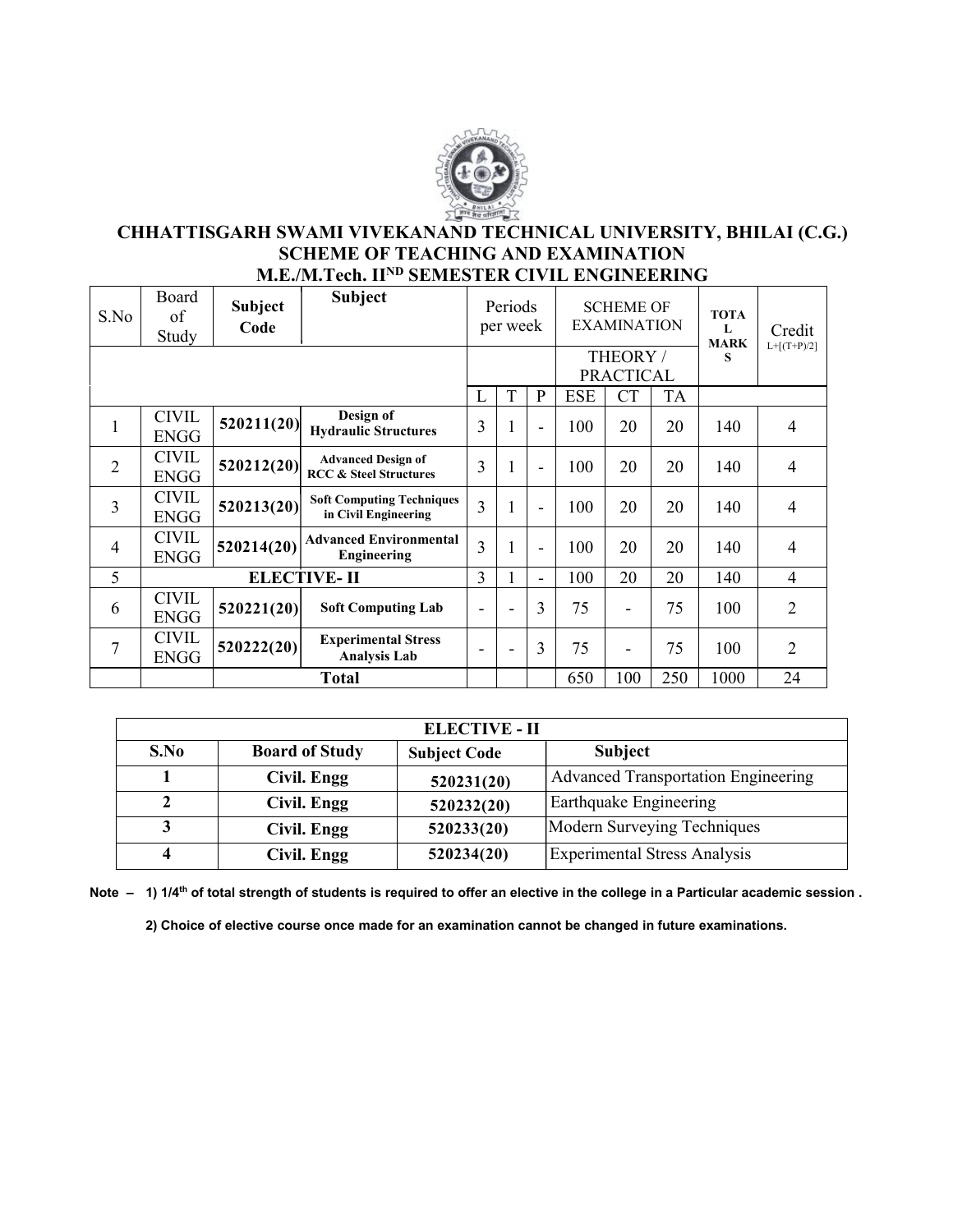

## **CHHATTISGARH SWAMI VIVEKANAND TECHNICAL UNIVERSITY, BHILAI (C.G.) SCHEME OF TEACHING AND EXAMINATION M.E./M.Tech. IIIRD SEMESTER CIVIL ENGINEERING**

| S.                      | <b>Board of</b>       |                        | <b>Subjects</b>                              |                          | Periods per  |                |                                | <b>Scheme of</b><br><b>Examination</b> |           | <b>Total</b> | <b>Credit</b>  |  |
|-------------------------|-----------------------|------------------------|----------------------------------------------|--------------------------|--------------|----------------|--------------------------------|----------------------------------------|-----------|--------------|----------------|--|
| N<br>$\mathbf{0}$ .     | <b>Study</b>          | <b>Subject</b><br>Code |                                              |                          | Week         |                | Theory/practical               |                                        |           | <b>Marks</b> | $L+[ (T+P)/2]$ |  |
|                         |                       |                        |                                              | L                        | T            | $\mathbf P$    | <b>ESE</b>                     | CT                                     | <b>TA</b> |              |                |  |
| $\mathbf{1}$            | Civil.<br><b>Engg</b> | 520311(20)             | Prefabricated<br><b>Structures</b>           | $\overline{3}$           | $\mathbf{1}$ | $\blacksquare$ | 100                            | 20                                     | 20        | 140          | $\overline{4}$ |  |
| $\boldsymbol{2}$        | Civil.<br><b>Engg</b> |                        | Elective-III                                 | $\overline{3}$           | $\mathbf{1}$ | $\blacksquare$ | 100                            | 20                                     | 20        | 140          | $\overline{4}$ |  |
| $\mathbf{3}$            | Civil.<br><b>Engg</b> | 520321(20)             | <b>Preliminary work</b><br>as Dissertation   | $\overline{\phantom{a}}$ |              | 28             | 100                            | $\overline{\phantom{a}}$               | 100       | 200          | 14             |  |
| $\overline{\mathbf{4}}$ | Civil.<br><b>Engg</b> | 520322(20)             | <b>Project Phase-II</b><br>(5 Week duration) | $\overline{\phantom{a}}$ |              | 03             |                                | $\blacksquare$                         | 20        | 20           | $\overline{2}$ |  |
|                         |                       | <b>Total</b>           |                                              |                          |              |                | 300                            | 40                                     | 160       | 500          | 24             |  |
|                         |                       |                        | <b>ELECTIVE - III</b>                        |                          |              |                |                                |                                        |           |              |                |  |
| S.No                    |                       | . Board of Study       | <b>Subject Code</b>                          |                          |              | <b>Subject</b> |                                |                                        |           |              |                |  |
| $\mathbf{1}$            |                       | <b>Civil. Engg</b>     | 520331(20)                                   |                          |              |                | Disaster Management            |                                        |           |              |                |  |
| $\overline{2}$          |                       | <b>Civil. Engg</b>     | 520332(20)                                   |                          |              |                | Soil Structure Interaction     |                                        |           |              |                |  |
| $\overline{\mathbf{3}}$ |                       | <b>Civil. Engg</b>     | 520333(20)                                   |                          |              |                | <b>Optimization Techniques</b> |                                        |           |              |                |  |

Note - 1) 1/4<sup>th</sup> of total strength of students is required to offer an elective in the college in a Particular academic session.

**2) Choice of elective course once made for an examination cannot be changed in future examinations.**